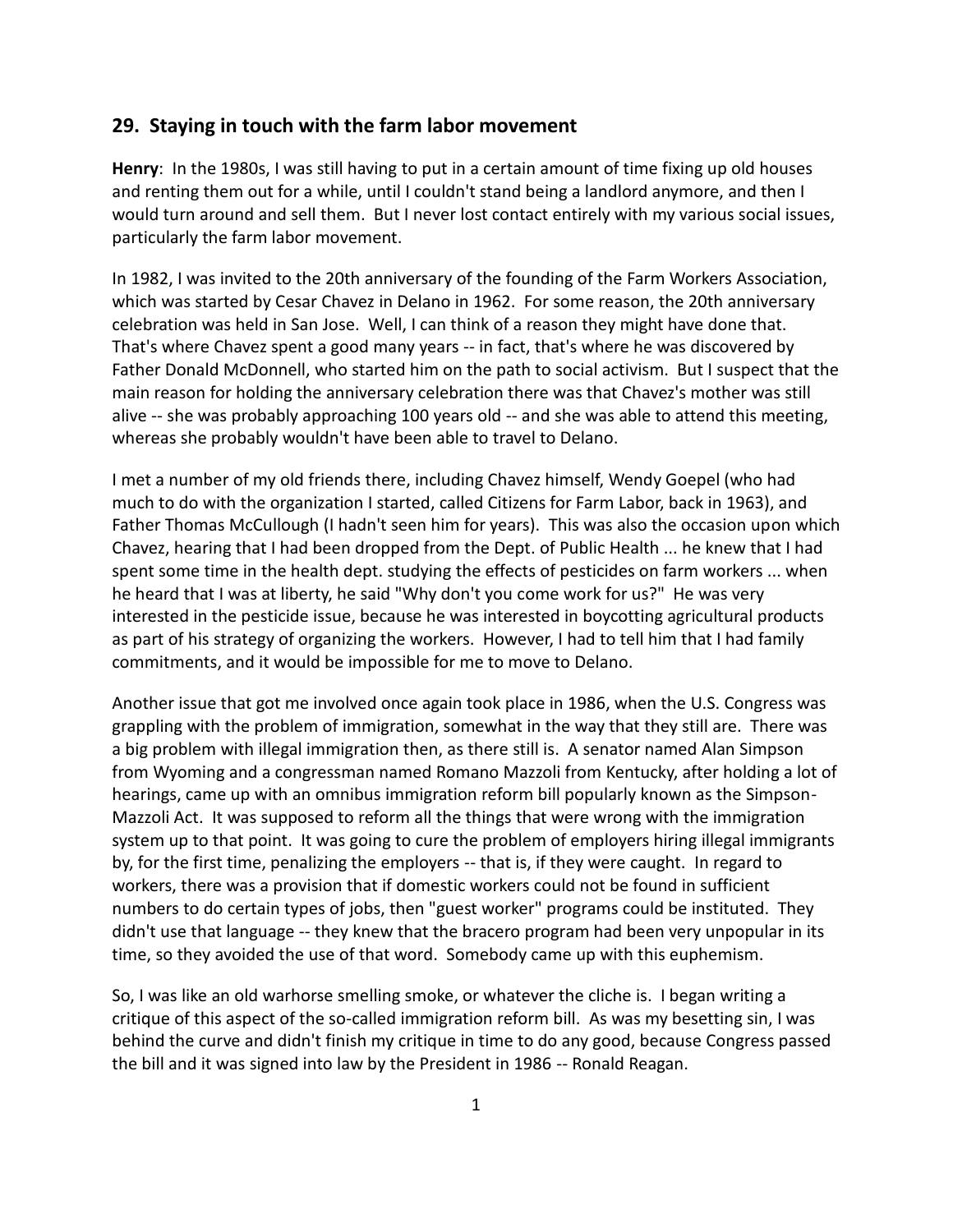There was a confluence of other interests of mine, one of which was my new friendship with Joe Murphy. Joe was not only a former wobbly, with lots and lots of anecdotes about the rough-and-tumble life he used to live, but I also learned that he was interested in some of the cultural aspects of life, including writers. Somehow or other, it had come to his attention that the remaining daughter of Jack London was still alive and well, and living in the town of Glen Ellen, which was where Jack London's ranch was located. She had never actually lived at the ranch; she was living in an apartment owned by the manager of a bookstore that specialized in the works of Jack London. Joe liked the idea of having gatherings of writers and would-be writers at his place in Occidental.

One day he arranged to have Becky London driven from Glen Ellen to Occidental, for the purpose of meeting me as another sometime-writer. We had a good time trying to bring out her memories of her father. Becky herself, unlike her sister Joan, my co-author on the book that I have mentioned before in these ramblings, was no writer. In fact, I think she took some pride in the distinction between herself and her sister. Joan was a political radical, and a heavy smoker and drinker. Becky was a conventional housewife, but she was a charming old lady and did have some memories of her father, which were very interesting to me.

At about this time -- we're talking about the late 1980s -- it came to my attention that an old friend of mine, Trevor Thomas, whom I had known way back when I was research director for AWOC ... at that time he was the legislative representative of the Friends' Committee on Legislation ... he was a lobbyist trying to get the California legislature to act on laws that would be of some help to agricultural workers, and in that connection I had got to know Trevor. Later on, he became station director of KPFA, and I got to know him even better during the troubled times there. It was always in trouble. By 1987, he had long since been relieved of his duties there, and was at liberty. In fact, I think he was on the verge of poverty. He probably had a small pension from Social Security, and that was about it. Somehow, I got the idea of combining my knowledge of Jack London's two daughters ... I had known Joan well, and I was in the process of getting to know Becky ... it occurred to me that there had never been a proper documentary (a television documentary of the sort that they run periodically on PBS) on the life and times of Jack London. He was a very colorful character, much more deserving of a documentary than some of the stuff they ran on PBS.

I knew that Trevor had some experience with television. He had been a commentator on KQED during a time when they used to have a hour-long news program every evening. It occurred to me that maybe he and I could join forces and do a proper documentary about Jack London, and it would give him a little extra to supplement his small Social Security benefit. I was going to bankroll the whole project. I somehow got the idea, and I don't know now how it occurred to me, that I would form a tax-exempt, non-profit corporation to which we would invite contributions from friends, relatives, and to some extent ourselves, and we would use the proceeds from that to support the production of cultural programs such as an opening documentary about Jack London. I found that it was entirely possible for amateurs to organize a non-profit corporation, by buying a book from the Nolo Press in Berkeley, which led you through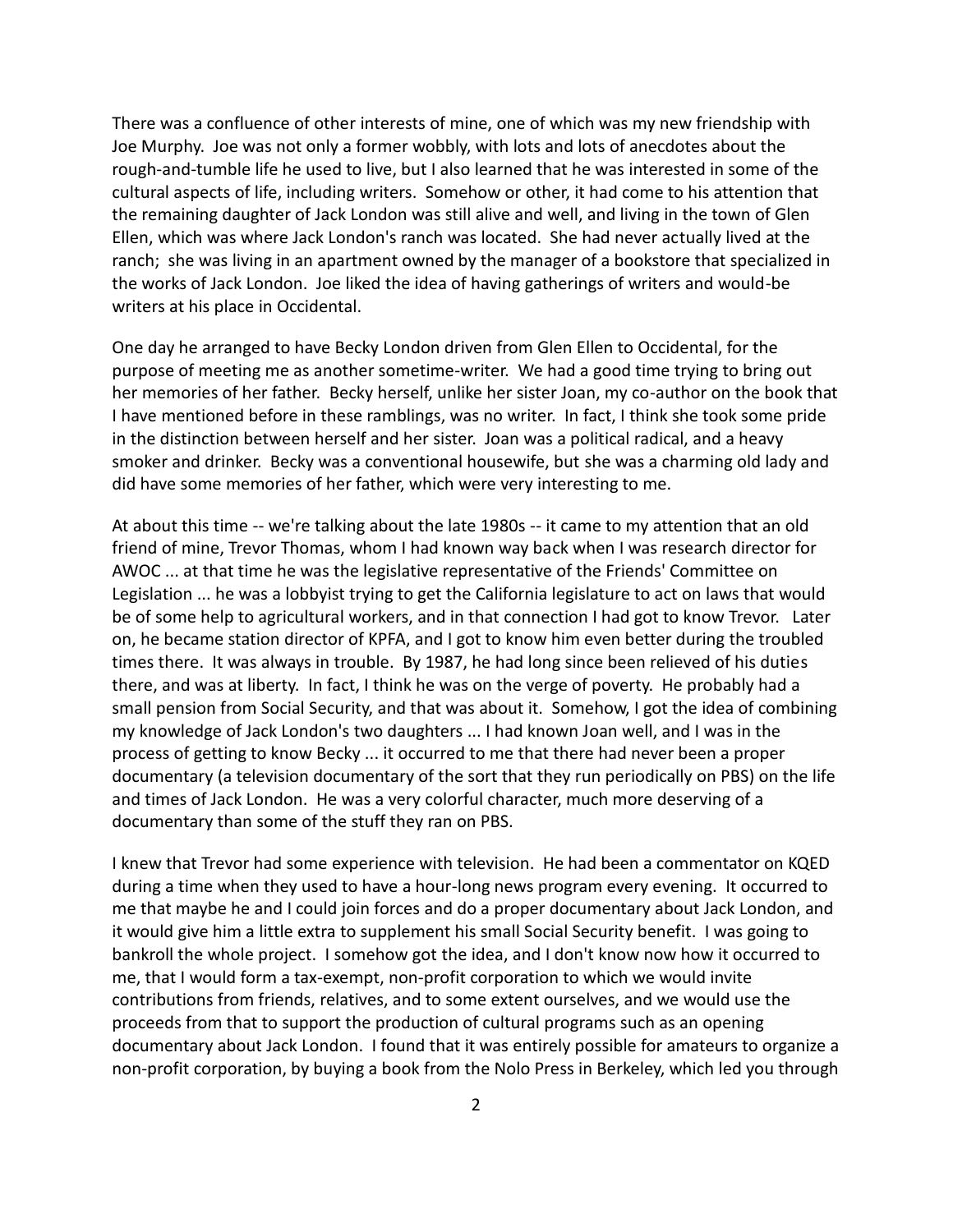the process step-by-step.

So, that's exactly what we did. Trevor and I became co-directors of something called Antho Productions, Inc. The word "Antho" consisted of An- for Anderson and -tho for Thomas. We found incidentally that "antho" is actually a Greek word meaning "flower". I designed a piece of stationery that featured a line drawing of some roses. We began with my making a contribution to this non-profit, which was tax-deductible, and we would then pay Trevor \$1000/ month out of this fund. We hired a production crew (a professional video photographer) and went through interviews with a number of talking heads who knew something about the subject. We concentrated on Becky London, but also had extensive interviews with a man named Russ Kingman who had done a biography of London, and a teacher at Sonoma State named Clarice Stasz who had done another biography.

Unhappily, things began to go downhill when Trevor started to become increasingly forgetful. One day when I went down to meet him at his home on Rose Street, he had a long face and said that his car had been taken away. He said that he had not only lost his driver license, but to make sure that he didn't drive his car without a license they impounded the car as well. I never did get the whole story, but I gather that they saw him driving around without seeming to know where he was, and that is the problem -- he didn't. He had forgotten how to find whatever address he was looking for. I had never had any knowledge or experience with Alzheimer's -- I don't think I had ever even heard the word. Trevor had Alzheimer's, it was very swift-moving, and before long he was dead. Those tapes still exist. They're of much better quality than my videotapes of Joe Murphy, because they were made by professionals and didn't come cheap. So maybe somebody can use them someday in some way.

This was just one of many digressions from the main concern to which I always eventually came home, namely the farm labor movement.

In 1993, Chavez died quite suddenly; nobody really knows the cause. There was a memorial service in Delano, which I attended along with Eugene Nelson, the friend with whom I had tried to co-author a biography of Joe Murphy, which hadn't panned out. At this service, which attracted thousands and thousands of people, I renewed my old acquaintance with Father Donald McDonnell. I found out how to keep in touch with him, and soon afterward I invited him to the place I was living at the time (Buckeye Avenue, in Oakland) for the purpose of trying to get him talking about his experiences in San Jose, where he met Chavez and got him interested in the papal encyclicals, which said that the working man had not only the right but the obligation to form associations for their betterment, although these encyclicals didn't use the word "union"; they used the word "association".

Father McDonnell is the one who got Chavez from a job stacking lumber in a lumberyard in San Jose to being concerned with social issues. That is really what led to the events in Delano. Those events would never have happened without the presence of Father McDonnell in San Jose at just the right time. I wanted to get his story because it was not being told in the many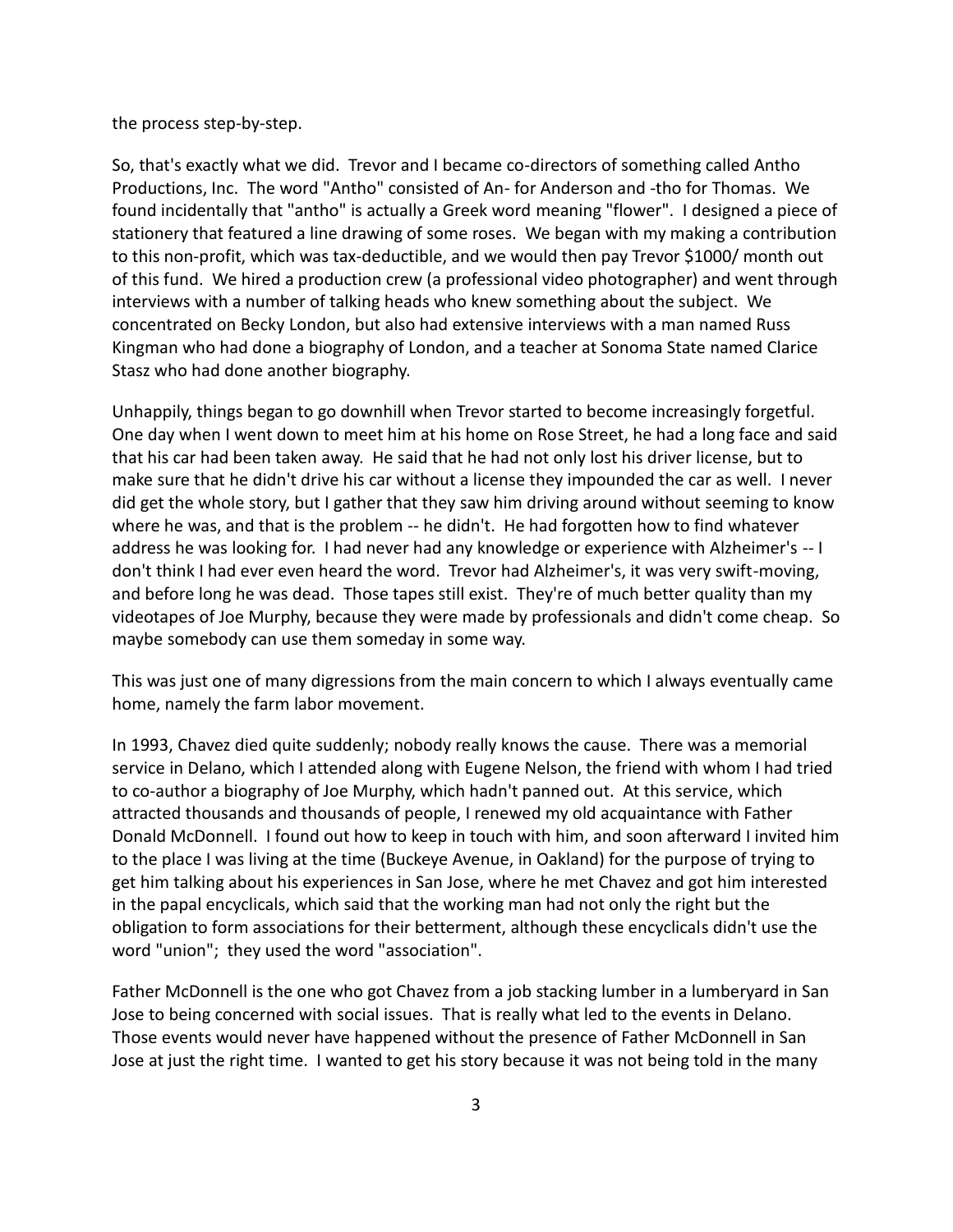biographies of Chavez that were being written by that time (and are still being written). Most of them give passing allusion to McDonnell, but none of them give him the importance I think he deserves.

Anyway, Father McDonnell came to my house on Buckeye, and [*chuckle*] it was a most frustrating experience. He didn't want to talk about the days in San Jose -- he wanted to try to convert me to Catholicism [*laughter*]. He had become very conservative at his advanced age. I diplomatically tried to get him back on the track I was interested in, and he equally tried to get me on the track he was interested in, and it ended up in a draw with neither of us achieving what he wanted.

Every once in a while, somebody would learn that I was still alive, still interested in farm labor, and still in possession of most of my faculties, and they would want to pick my brain about AWOC or some other subject of which I had some knowledge. I remember one author who had a manuscript that he called "The politics of insurgency". He looked upon the farm labor movement as an example of insurgency, I guess. He had a chapter in which he wrote about AWOC, some of the efforts at organization that had taken place before AWOC, and those that had followed, including the Chavez union. He wanted me to go over this chapter and give him my opinion. I guess he wanted me to tell him that it was worth publishing [*chuckle*]. But I couldn't, because I didn't think it was worth publishing. It was full of factual errors as well as wrong interpretations of the facts, which if anything was even more unacceptable to me. So I didn't reply, and I guess that eventually he figured that was my opinion.

On other occasions, I was very willing to help people. Sometimes, people wanted to interview me. Sometimes the interviews turned up later in articles or books. I was happy enough to take part in the movement in ways such as that, even though in spite of my best efforts to get the facts right, they often got warped somewhere along the line [*chuckle*].

When Joan London died in Jan 1971, our book had just been published. I often thought that the thing that kept her going during her last days (she was dying of lung cancer) ... the will to live is apparently a powerful one, and I really think that she kept going as long as she did in the hope that she could actually hold that book in her hand before she died, and that is exactly what happened. This story got into the hands of Herb Caen, the famous and popular gossip columnist for the *San Francisco Chronicle*. He dressed it up with as much pathos as he could, and he managed to get the title of the book wrong [*chuckle*]. It's called "So shall ye reap", but it came out "So we shall reap" [*general laughter*], and then I knew all I needed to know about Herb Caen. Almost everything in his column was ...

**David**: I completely agree with that, by the way. He was a buffoon.

**Henry**: Somewhere along the line, a woman named Sara Ramirez, who was in a PhD program in sociology at Stanford University (which was of more than normal interest to me because I had at one time been on the same track) was proposing to write her dissertation on the subject of farm workers and pesticides. So, this looked to be a match made in heaven. She gave me a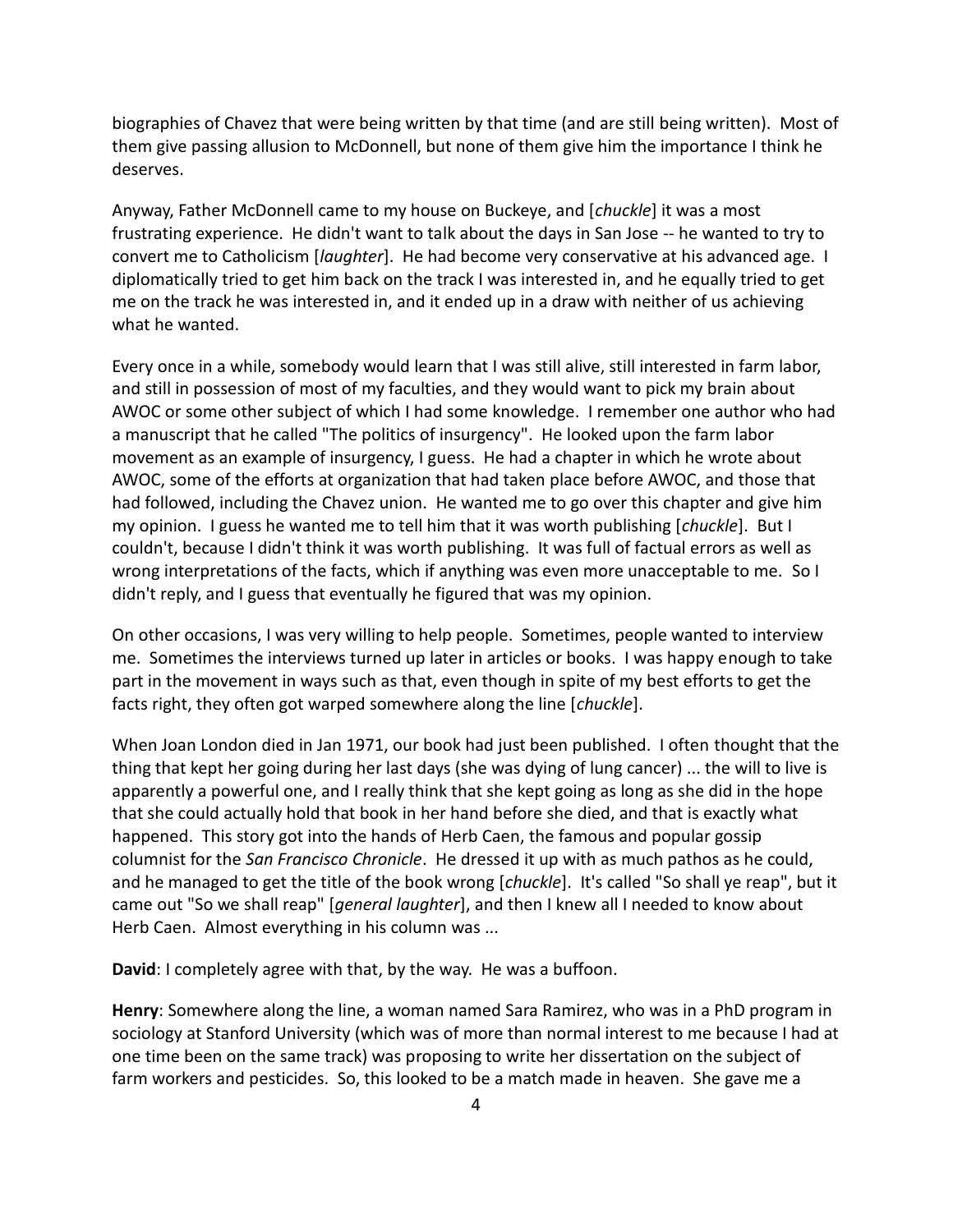prospectus and wanted my comment on that. I couldn't make any sense out of it. I didn't see how she could possibly succeed in writing anything that made sense. But she went on and got a PhD, all right, without me. She might have gotten some help from somebody else who knew the subject. Or maybe they gave her a pass because of affirmative action.

I never did get anybody coming to me and asking for my opinion about the administration of these huge new medical care benefits under Medicare and Medicaid, which I had devoted a couple of years to studying and trying to arrive at some ways in which the fraud that was going on, or simply inefficiencies -- it wasn't always deliberate dishonesty. I did publish in the *Journal of the American Public Health Association* an article that had some of our ideas for identifying the providers of services who were abusing the system. But nobody ever did approach me about this. I used to keep a box of clippings from the newspapers that would say that such-and such medical group (or individual in some cases) had been found bleeding the system of millions of dollars after an investigation of several years. It didn't seem to me that it would take several years, if they knew what they were looking for. I eventually gave it up because the box got to overflowing with clippings. It's still going on.

On a happier note, from time to time somebody would be referred to me by a mutual acquaintance. In some cases, I guess they would find my name in the phone book, where it's always been over the years. They would come to me wanting to talk about some aspect of the farm labor movement. In the year 2000, a fellow by the name of Gilbert Gonzalez came here and told me that he had become very interested in the bracero program, even though it had gone out of existence in 1964. He was a teacher in Chicano Studies at UC Irvine. A remarkable number of the students in his classes mentioned that their fathers or grandfathers had originally come to the U.S. as braceros. He had heard that I had done some work on the bracero program back in the 1950s.

We talked at length, and he became really interested in my work. One thing led to another, and I put together a proposal that we make up a panel that would address in some way the subject of so-called "guest worker" programs. They were once again being discussed seriously as part of the "immigration reform bill" that had passed in 1986. I learned that the North American Labor History Conference (NALHC) was about to have its annual meeting in Detroit, and the theme of that year's conference was somehow relevant to the subject of "guest workers", bracero history, or whatever.

Gil and I divided up the subject. I don't remember exactly what he talked about. I wrote a talk called "Braceros speak" that consisted largely of quotes from field interviews with braceros that had been conducted during the course of my studies. I appeared at the conference in Oct 2001, and it went over very well. Apparently nobody else had ever actually studied the braceros while the program was still in existence. All of Gil's information came second- or third-hand. People were very impressed that I had braceros talking about themselves in their own words (translated, of course). After the panel broke up, I was surrounded by people who wanted to know more about my project, what had happened to my project, etc. That was a "peak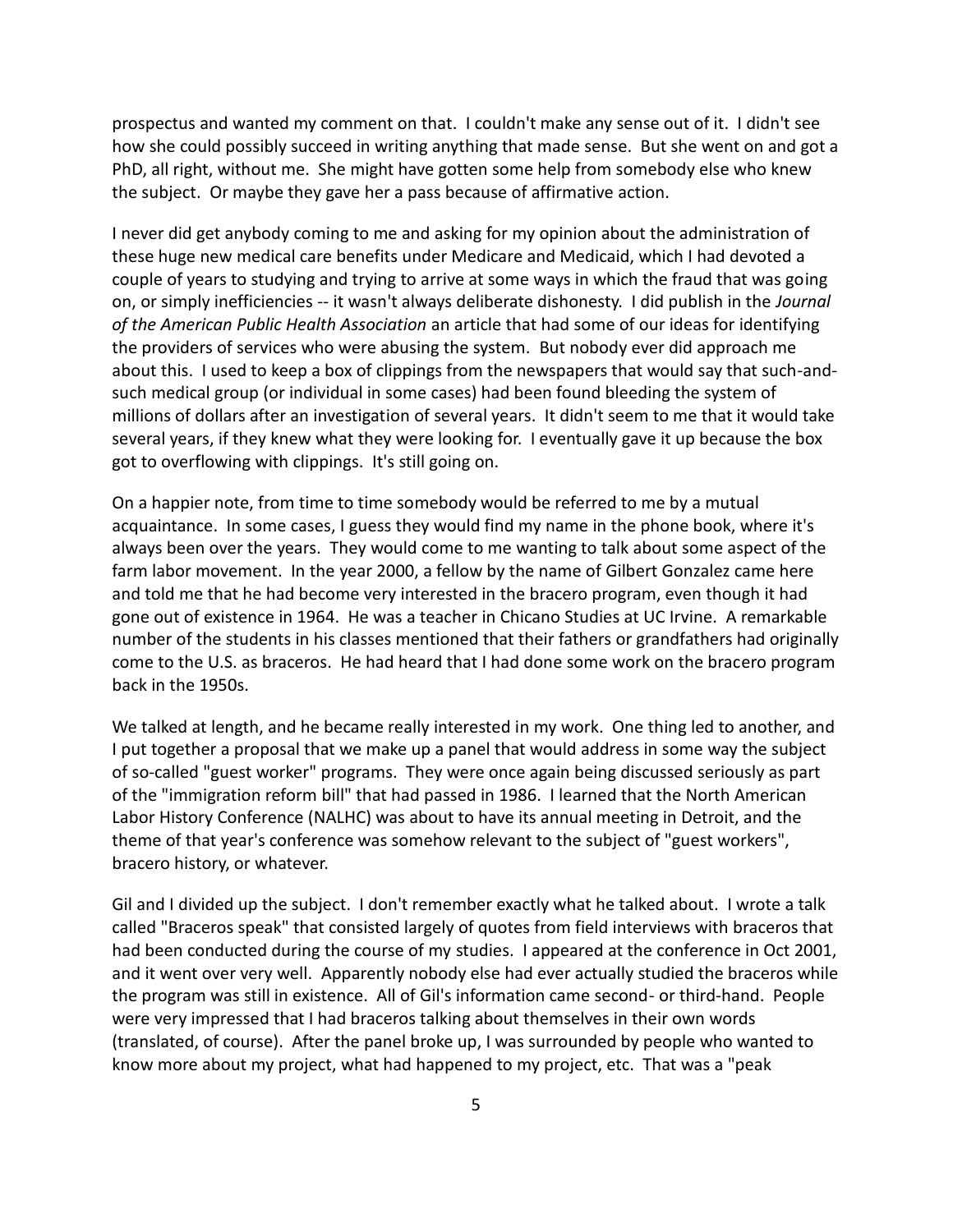experience" for me -- if I may use that phrase, which I think I have once before -- it's something I learned from the writings of Abraham Maslow.

I kept in touch with a couple of the people that I met on that occasion. One of them had a contact at the Bancroft library in Berkeley. She wrote to this fellow and suggested that he get in touch with me, to get an oral history from me. In due course he tried to do so, but [*chuckle*] I just wasn't prepared. In fact [*chuckle*], I still am not -- not fully. I kept putting him off, until eventually he retired. I guess my habit of procrastination got me into a vacuum that can no longer be filled. Another one I kept in touch with once in a while, and she's still interested in the subject of foreign contract labor programs.

I was so pleased by this experience that I began submitting proposals for meetings of other labor history organizations. There was a Southwest Labor Studies Organization (SLSO) that met annually. There was a Bay Area Labor History Workshop (BALHW) that met every month. It was headed by a fellow who lives in Oakland, named Don Watson. Every so often I would submit a proposal to one of these organizations. I would talk about not only the bracero program, but also the history of AWOC. These organizations were small compared to NALHC, but they were gratifying.

One of the annual meetings of the SLSO was held in Los Angeles. To my great surprise, during a plenary session that ended the conference, I was called to the front by the chairman, and he presented me with a certificate: a Lifetime Achievement Award for my contributions to labor history. A complete surprise, and I have to put that down as another "peak experience".

I'll just refer to one more interview I had. They weren't always a great success.

**David**: What about the movie that Gilbert Gonzalez made?

**Henry**: Well, I'll have to come to that next time.

I was interviewed by a woman who went to the trouble of hiring a professional crew. She was preparing a documentary on contributions to the Delano movement by Filipinos, who were involved in the beginning but later drifted away. As far as the general public knows, it was all Chicanos, but in fact Filipinos played an important role in the beginning of the movement. She brought her production crew here one morning, and I was to talk about my friendship with Larry Itliong, the head of the Filipino community in Delano. I hadn't had a wink of sleep that previous night, and I had a sore throat that made it ... Well, I sounded just about the way I do right now [*chuckle*], and it was a fiasco! I never have seen the resulting documentary. I don't know whether any of my taping survives in it, and I hope it doesn't. If it does, it doesn't show me making any sense. That was one of my failures.

**Eugene**: What year was that?

**Henry**: Probably 2007 or -08, something like that.